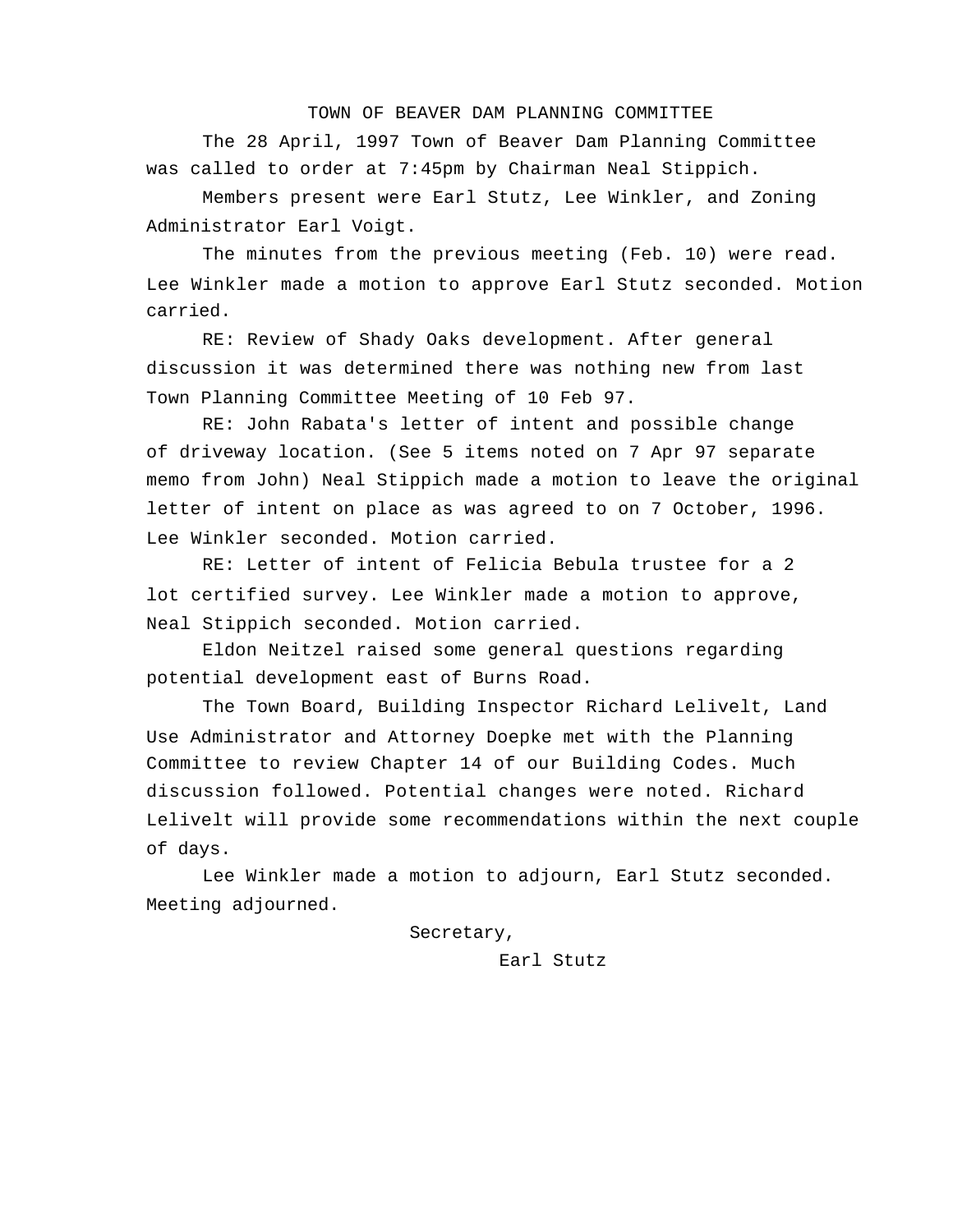TOWN OF BEAVER DAM PLANNING COMMITTEE

The June 16, 1997 Town of Beaver Dam Planning Committee was called to order at 7:30 p.m. by Chairman Neal Stippich.

Members present were Larry Braker, Lee Winkler, Mike Canniff, Wayne Propst, and Zoning Administrator Earl Voigt.

The minutes from the April 28,1997 were read. Larry Braker made a motion to approve, Mike Canniff seconded. Motion carried.

On the application of Art Mischler of N8063 St Hwy 33 Beaver Dam for a conditional use permit for the sales and service of vehicles and recreational vehicles located in E.C. District to bring the property in compliance to allow the construction of an accessory storage building. Mr. Mischler explained why he wanted the building, for security of the merchandise that he sells so it wouldn't have to be stored outside on the property.

Motion by Larry Braker to approve, seconded by Mike Canniff. Motion carried unanimously.

As no other business was presented, Motion made by Wayne Propst to adjourn, seconded by Lee Winkler, motion carried. Adjourned at 8:28 p.m.

> Acting Secretary Zoning Administrator Earl Voigt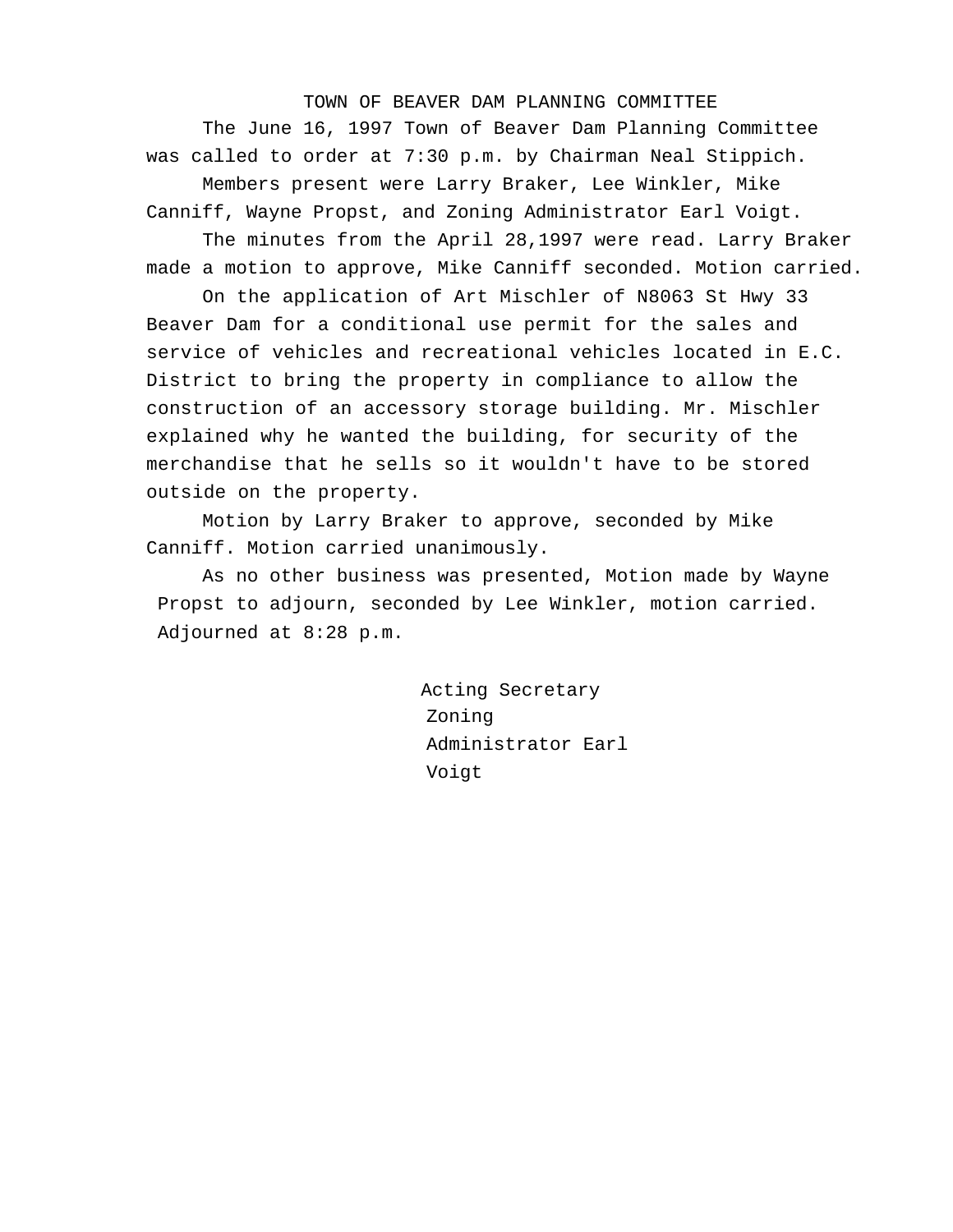The October 13, 1997 Town of Beaver Dam Planning Committee was called to order at 7:35pm by Chairman Neal Stippich. Members present were Larry Braker, Lee Winkler, Mike Canniff, and Zoning Administrator Earl Voigt.

The minutes from the June 16,1997 meeting were read. Larry Braker made a motion to approve, Mike Canniff seconded. Motion carried.

An application for a conditional use permit for John Biel was presented, to allow a residential dwelling unit in an Extensive Commercial District accessory to the principal structure use. (A manufactured home on a permanent foundation) Discussion about size and location of home and use. The placement of the home will depend on applicant receiving permission to connect to South Hills city sewer system.

Motion by Larry Braker to approve, seconded by Mike Canniff and after further discussion it was approved unanimously.

On application of Roger A Weissenburger for a conditional use permit to allow a home occupation for a catalog sales of firearms at W9700 Canary Rd. in an Agricultural District. Applicant explained about the Firearm Permit from the Federal Government, and any inventory will be stored in a gun safe. Any violation will result in revocation of the permit from the government.

Larry Braker made a motion to approve, Mike Canniff seconded. Discussion was held and Winkler amended the motion to have the Town attorney check and see if it was permissible. Neal Stippich seconded, motions were both approved unanimously 4-0 with the following stipulations.

- 1. No outside storage or accessory structures.
- 2. No excessive traffic.
- 3. All inventory will be kept in a gun safe.
- 4. Applicant is the sole operator.
- 5. No excessive commercial vehicles.

The Planning Committee authorized Zoning Administrator to sign permit for Federal Firearms License.

A concept plan of Rolling Meadows third addition was presented by Uttech Surveyors for Nehls & Hickey. Road extension of Fairway Drive was a main concern. General concession was approved to proceed with the plan.

Plat review of Oliver & Clara Voigt was presented, reviewed & discussed and recommended to the Town Board to approve with final state approval. Road money and drainage easements were main concerns. Larry Braker made a motion to approve, Lee Winkler seconded, approved 4-0.

Lee Winkler made a motion to accept the letter of intent of Tom and Sandy Heiar to create a parcel in R1 located in Section 21 town of Beaver Dam at N8220 Hwy 33 Beaver Dam with the provision that they have a driveway easement for only one exit on Hwy 33. Larry Braker seconded, motion carried 4-0.

Larry Braker made a motion to adjourn, Lee Winkler seconded, motion carried. Meeting adjourned at 8:50 pm

> Acting Secretary Zoning Administrator, Earl Voigt